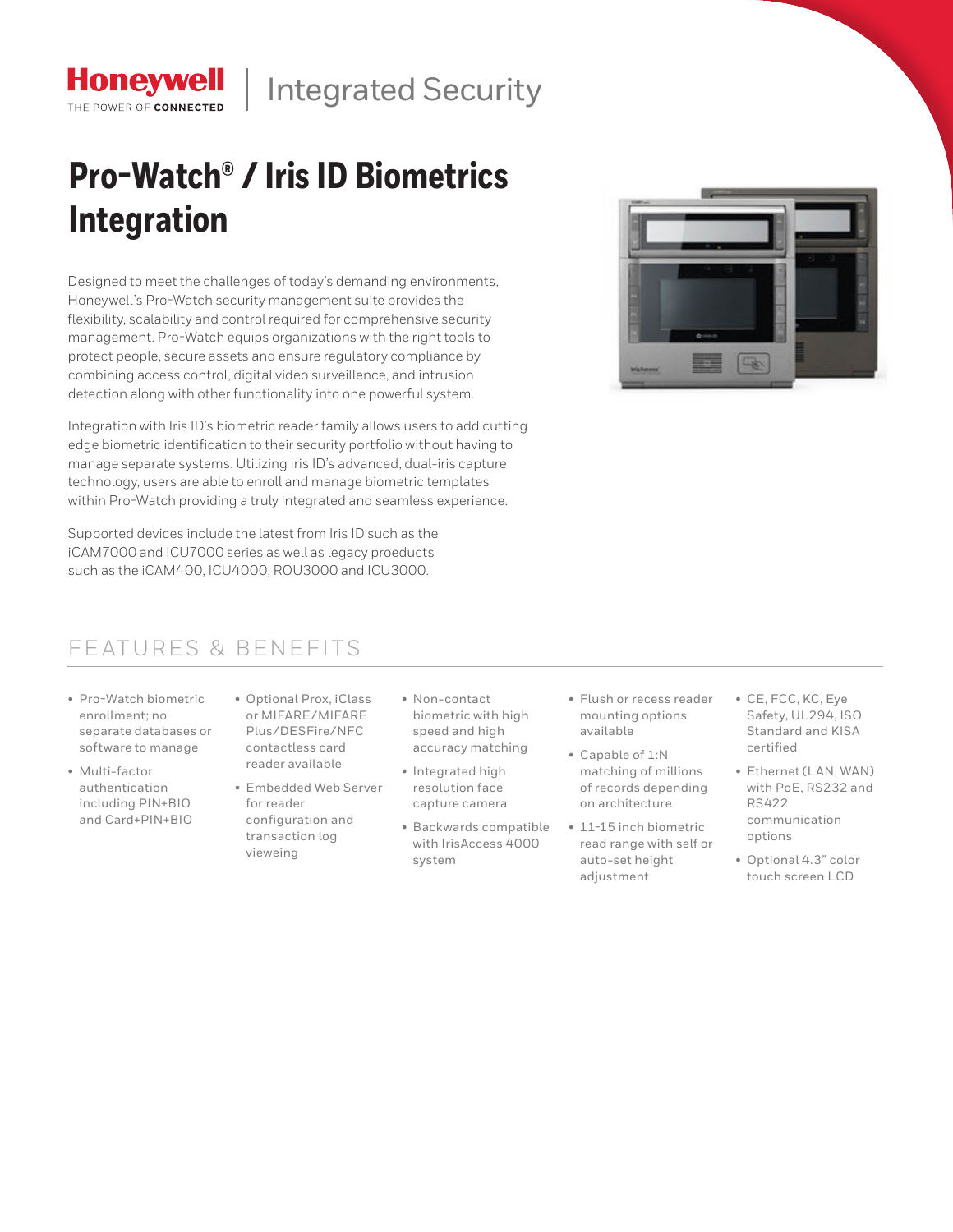## **Pro-Watch® / Iris ID Biometrics Integration** System Architecture